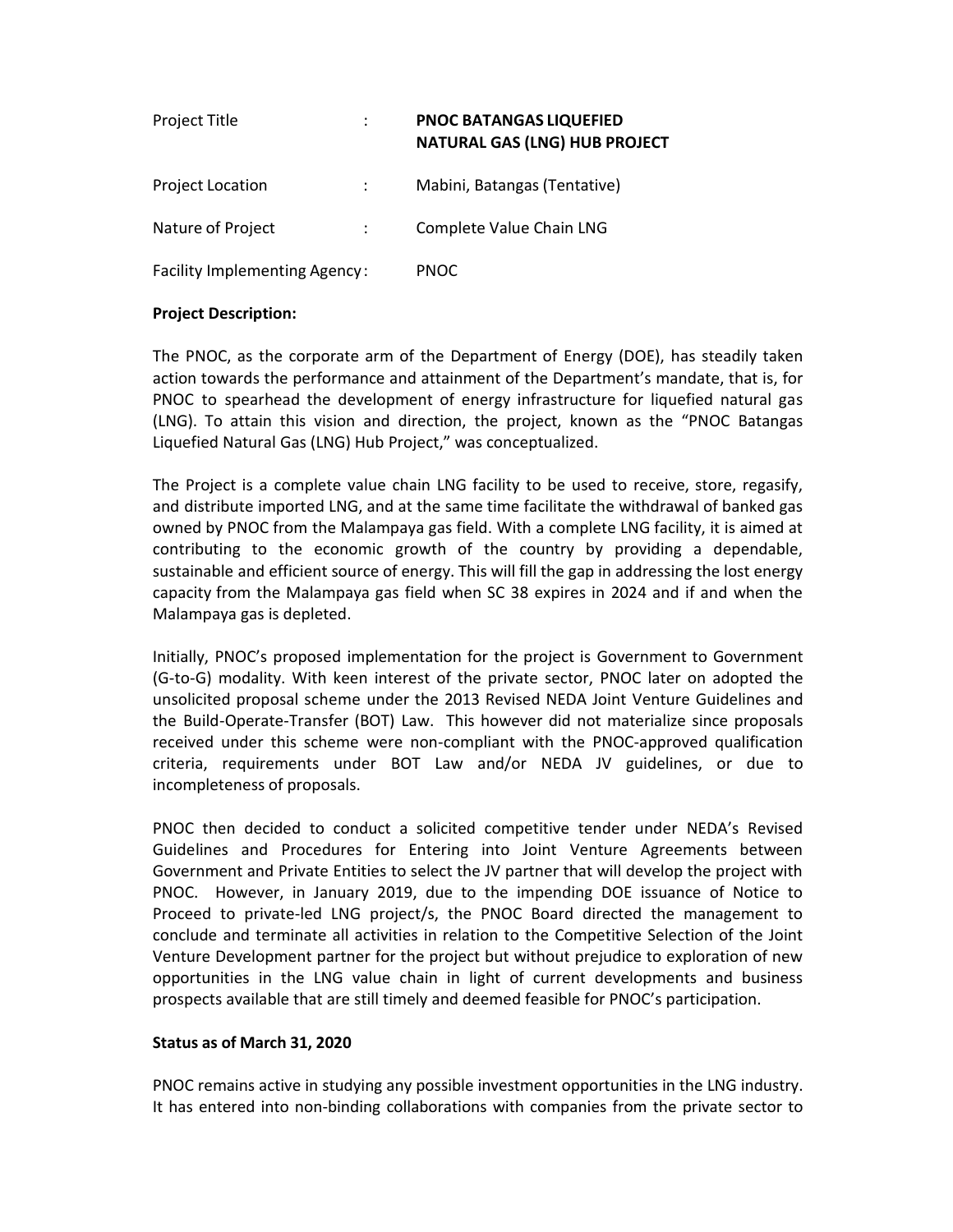explore and discuss business opportunities and cooperation in LNG and other related projects.